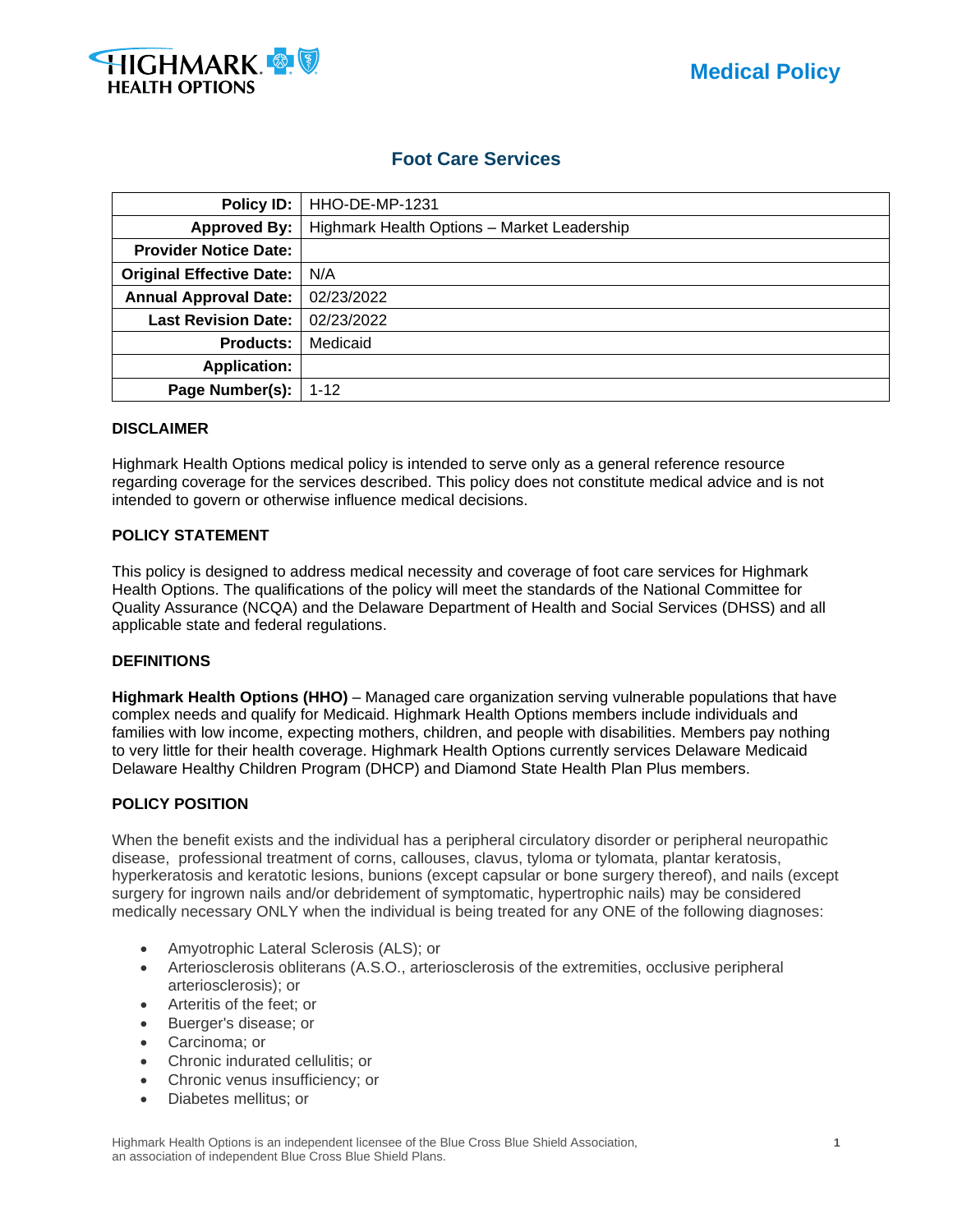



- Drugs and toxins; or
- Hereditary disorders such as but not limited to:
	- o Hereditary sensory radicular neuropathy; or
	- o Angiokeratoma corporis diffusum (Fabry's); or
	- o Amyloid neuropathy; or
- Intractable edema secondary to a specific disease (e.g., congestive heart failure (CHF), kidney disease, hypothyroidism); or
- Leprosy; or
- Lymphedema secondary to a specific disease (e.g., Milroy's disease, malignancy); or
- Malnutrition and vitamin deficiency malnutrition that can be as a result of but not limited to the following:
	- o Alcoholism malabsorption; or
	- o Celiac Disease; or
	- o Pellagra; or
	- o Pernicious anemia; or
	- o Tropical Sprue; or
- Multiple Sclerosis; or
- Neurosyphilis; or
- Peripheral vascular disease; or
- Post-phlebitic syndrome; or
- Raynaud's disease; or
- Stricture of artery; or
- Traumatic injury; or
- Uremia.

Services that do not meet the criteria of this policy are considered not medically necessary.

## **MYCOTIC NAILS**

When the benefit exists, debridement of mycotic nails is considered routine foot care and may be considered medically necessary when above criterial is met.

## **HYPERTROPHIC (NON-MYCOTIC) NAILS**

When the benefit exists, debridement of symptomatic hypertrophic (non-mycotic) nails may be considered medically necessary.

Debridement of hypertrophic nails is limited to once every 60 days. More frequent debridement of nails is considered not medically necessary.

Treatment of a mycotic infection that is out of the scope of routine foot care or capsular/ bone surgery, or debridement of non-symptomatic hypertrophic nails, may be considered medically necessary when the following criteria have been met:

- Systemic conditions that are significant enough to result in severe circulatory insufficiency and/or areas of desensitization in the lower extremities, that are a result of but not limited to, ANY of the following:
	- o Diabetes mellitus; or
	- o Peripheral vascular disease; or
	- o Peripheral neuropathy; or
- Evaluation/debridement of mycotic nails, in the absence of a systemic condition, when BOTH of the following conditions are met: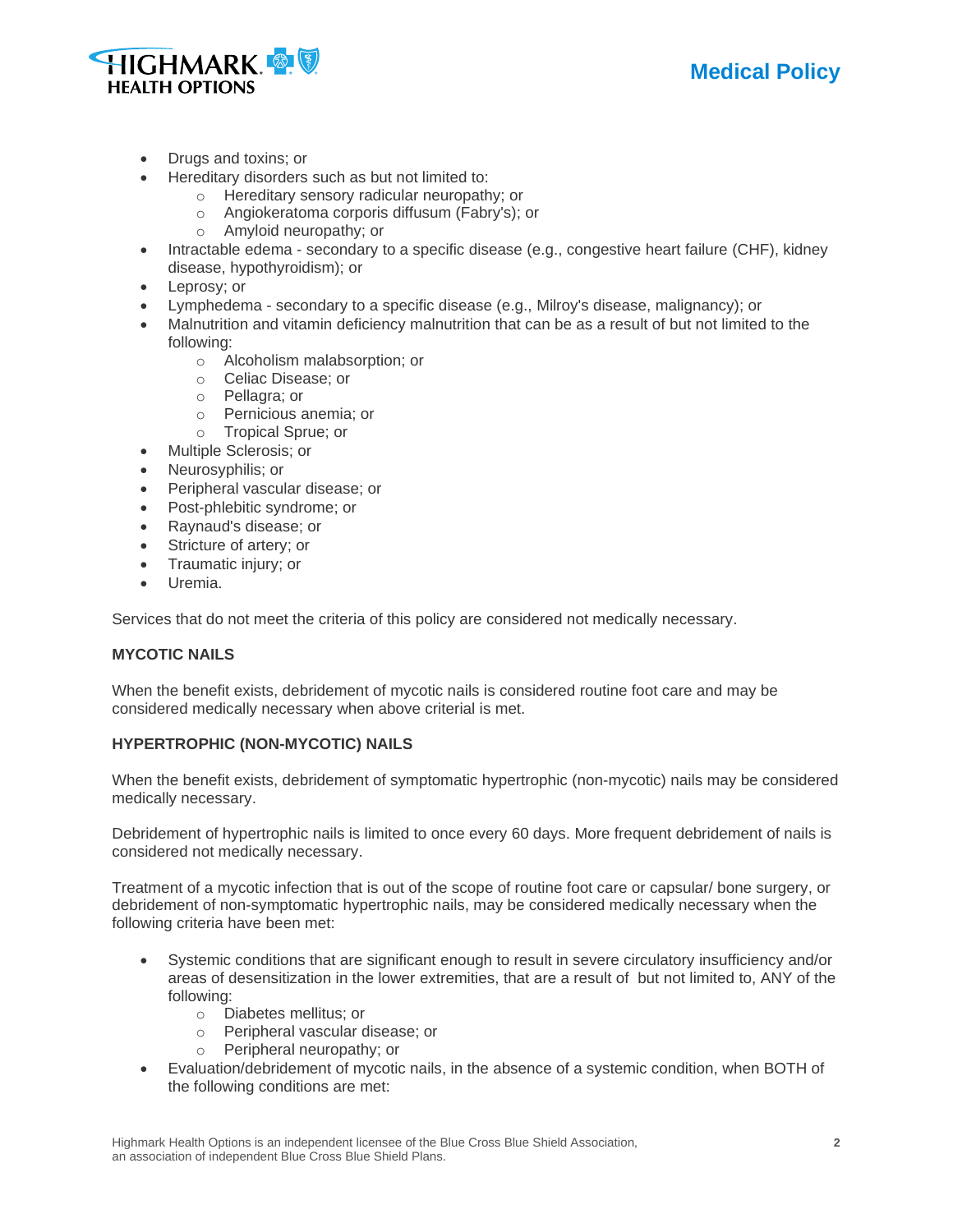



- $\circ$  There is pain or secondary infection resulting from the thickening and dystrophy of the infected toenail plate; and
- $\circ$  If ambulatory, there is pain to a degree that there is difficulty walking and/or abnormality of gait.

The individual must also meet ONE of the following:

- A Class A Finding of a non-traumatic amputation of foot or integral skeleton portion thereof; or
- A Class B Finding of AT LEAST TWO (2) of the following:
	- o Absent posterior tibial pulse; or
		- o Absent dorsalis pedis pulse; or
		- $\circ$  Advanced trophic changes; AT LEAST THREE (3) of the following are required:
			- Hair growth (decrease or absence); or
			- Nail changes (thickening); or<br>■ Pigmentary changes (discolo
			- Pigmentary changes (discoloration); or
			- Skin texture (thin, shiny); or
			- Skin color (rubor or redness); or
- A Class C Finding –of ONE (1) from Class B and TWO (2) from Class C:
	- o Claudication; or
	- o Temperature changes ( e.g., cold feet); or
	- o Edema; or
	- o Paresthesia; or
	- o Burning.

The following modifiers are to be used with the following procedure codes: 11055, 11056, 11057, 11719, 11720 and 11721:

- Q7 One (1) Class A finding.
- Q8 Two (2) Class B findings.
- Q9 One (1) Class B and two (2) Class C findings.

Submitting claims using Q7, Q8, or Q9 modifiers indicates the findings related to the individual's condition. Failure to provide documentation supporting the use of the Q modifiers on any claim may result in denial of that claim.

- Surgical treatment of the nail that is out of the scope of routine foot care may be considered medically necessary for ANY of the following conditions;
- Ingrown toenails
- Subungual abscess; or
- Complicated injury of the toes or fingers involving the nail component severe enough to require removal of the nail; or
- Severe or recurrent fungal nail infection that has failed to respond to usual, less invasive treatment (for example, pharmacological treatment, debridement); or
- Onychogryphosis or onychauxis; or
- Deformed nails that prevent wearing shoes or otherwise jeopardize the integrity of the toe.

## **NONCOVERED SERVICES:**

Laser treatment of onychomycosis (mycotic nail) is considered experimental/investigational and therefore noncovered because the safety and/or effectiveness of this service cannot be established by the available published peer-reviewed literature.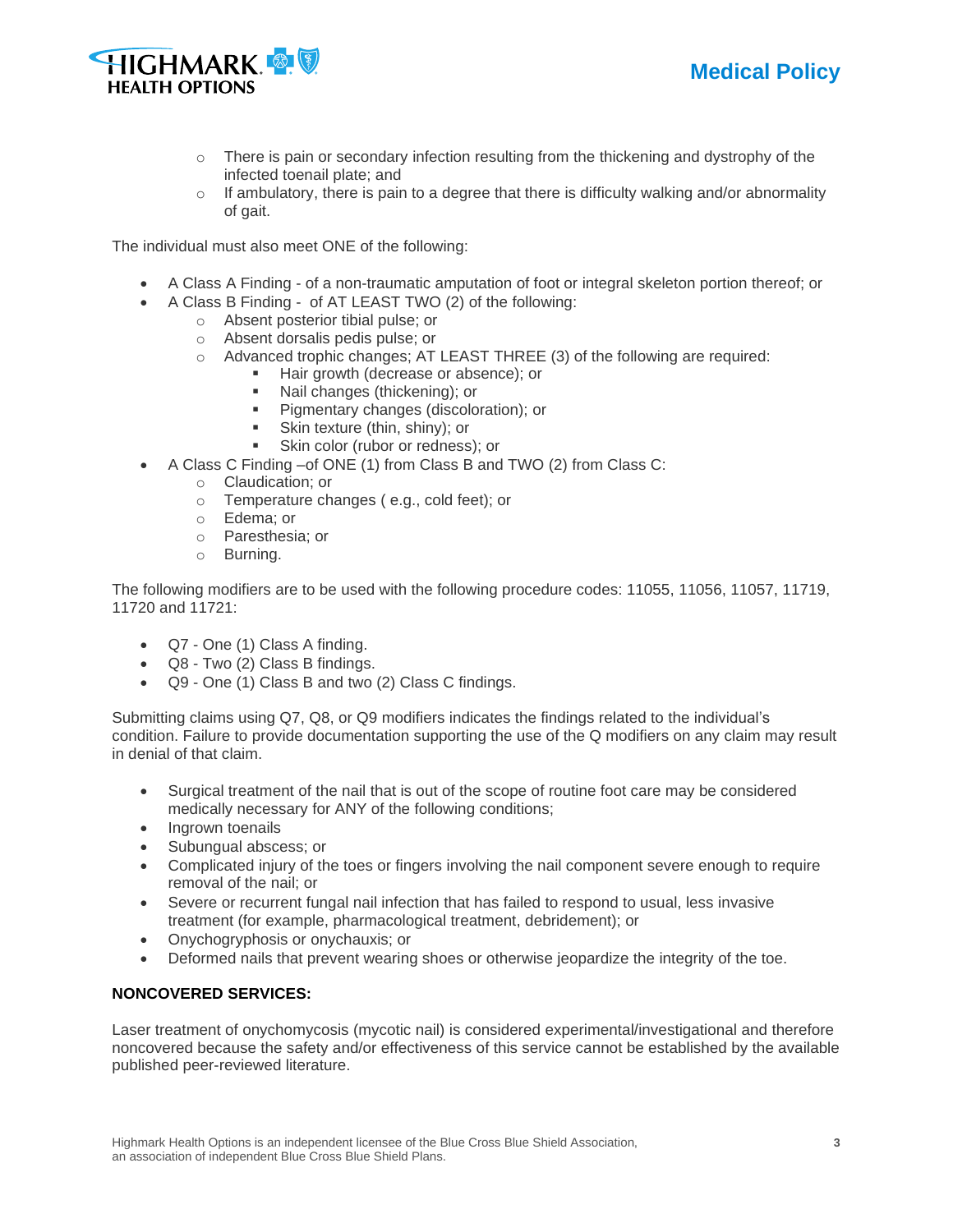

Whirlpool treatment performed before routine foot care to soften the nails or skin is not eligible for separate reimbursement.

Pedicure services are noncovered.

Prior authorization is not required.

## **COVERED PROCEDURE CODES**

| <b>CPT Codes</b> | <b>Definition</b>                                                                                                                                                  |
|------------------|--------------------------------------------------------------------------------------------------------------------------------------------------------------------|
| 11055            | Pairing or cutting of benign hyperkeratotic lesion (e.g., corn or callus); single lesion.                                                                          |
| 11056            | Pairing or cutting of benign hyperkeratotic lesion (e.g., corn or callus); two to four<br>lesions                                                                  |
| 11057            | Pairing or cutting of benign hyperkeratotic lesion (e.g., corn or callus); more than four<br>lesions.                                                              |
| 11719            | Trimming of nondystrophic nails, any number.                                                                                                                       |
| 11720            | Debridement of nail(s) by any method(s); one to five.                                                                                                              |
| 11721            | Debridement of nail(s) by any method(s); six or more.                                                                                                              |
| 11730            | Avulsion of nail plate, partial or complete, simple; single.                                                                                                       |
| 11732            | Avulsion of nail plate, partial or complete, simple; each additional nail.                                                                                         |
| 11750            | Excision of nail and nail matrix, partial or complete, (e.g., ingrown or deformed nail) for<br>permanent removal.                                                  |
| 11765            | Wedge excision of skin of nail fold (e.g., for ingrown toenail).                                                                                                   |
| 17999            | Unlisted procedure, skin, mucous membrane and subcutaneous tissue.                                                                                                 |
| 97022            | Application of a modality to 1 or more areas; whirlpool.                                                                                                           |
| S0390            | Routine foot care; removal and/or trimming of corns, calluses and/or nails and<br>preventive maintenance in specific medical conditions (e.g. diabetes) per visit. |

## **COVERED DIAGNOSIS CODES FOR PROCEDURE CODES 11055, 11056, 11057, 11720, 11721, 97022 AND S0390**

| <b>Codes</b>      |                   |          |          |          |          |            |
|-------------------|-------------------|----------|----------|----------|----------|------------|
| A30.0             | A <sub>30.1</sub> | A30.2    | A30.3    | A30.4    | A30.5    | A50.1      |
| A50.40            | A50.41            | A50.42   | A50.43   | A50.45   | A52.11   | A52.13     |
| A52.14            | A52.15            | A52.16   | A52.17   | A52.19   | A52.2    | <b>B20</b> |
| B <sub>35.1</sub> | D <sub>51.0</sub> | D81.818  | D81.819  | E08.11   | E08.21   | E08.22     |
| E08.29            | E08.311           | E08.319  | E08.3211 | E08.3212 | E08.3213 | E08.3291   |
| E08.3292          | E08.3293          | E08.3311 | E08.3312 | E08.3313 | E08.3391 | E08.3392   |
| E08.3393          | E08.3411          | E08.3412 | E08.3413 | E08.3491 | E08.3492 | E08.3493   |
| E08.3511          | E08.3512          | E08.3513 | E08.3521 | E08.3522 | E08.3523 | E08.3531   |
| E08.3532          | E08.3533          | E08.3541 | E08.3542 | E08.3543 | E08.3551 | E08.3552   |

Highmark Health Options is an independent licensee of the Blue Cross Blue Shield Association, **4** an association of independent Blue Cross Blue Shield Plans.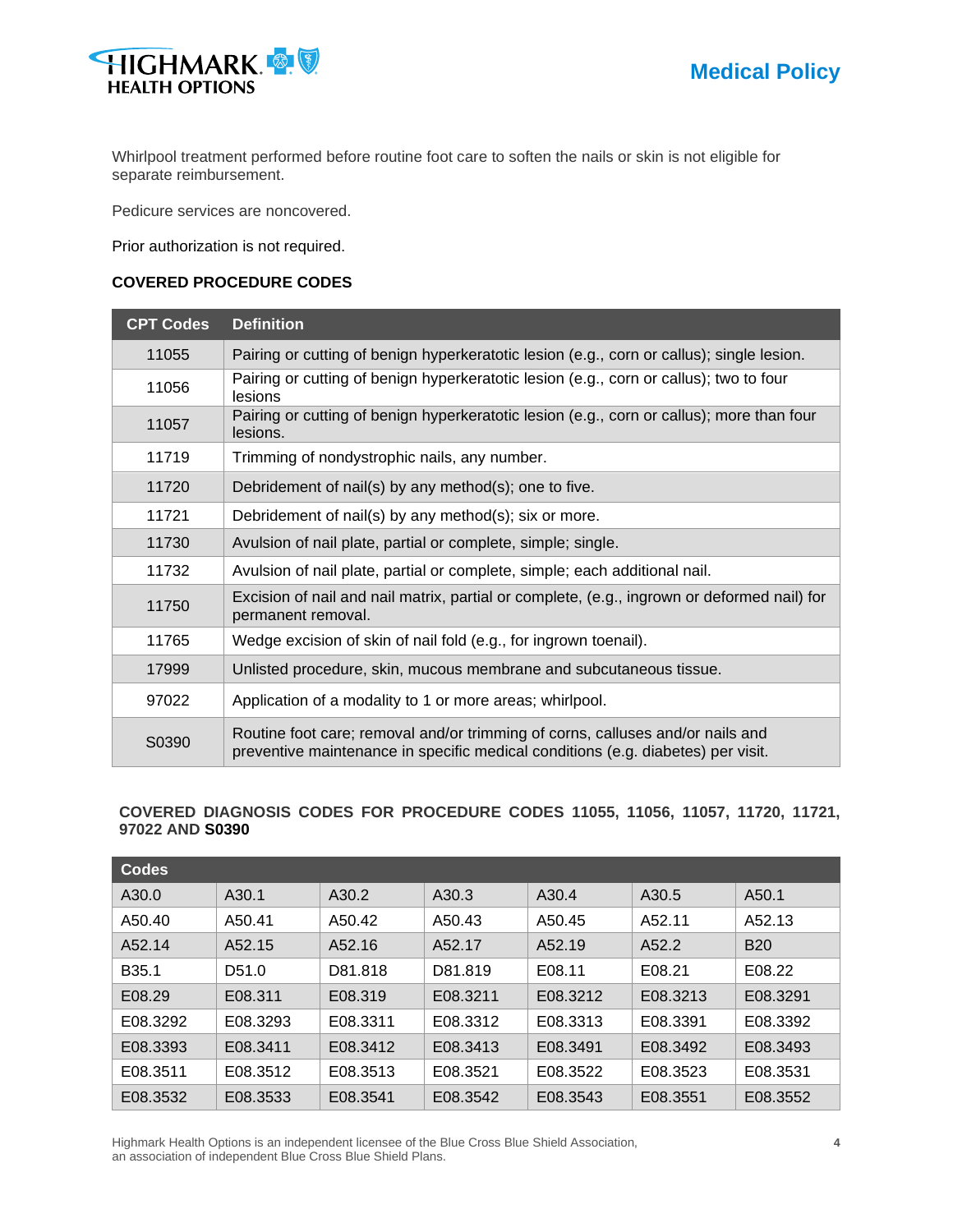

| E08.3553 | E08.3591 | E08.3592 | E08.3593 | E08.36    | E08.37X1 | E08.37X2 |
|----------|----------|----------|----------|-----------|----------|----------|
| E08.37X3 | E08.39   | E08.40   | E08.41   | E08.42    | E08.43   | E08.44   |
| E08.49   | E08.51   | E08.52   | E08.59   | E08.610   | E08.618  | E08.620  |
| E08.621  | E08.622  | E08.628  | E08.630  | E08.638   | E08.641  | E08.649  |
| E08.65   | E08.69   | E08.8    | E08.9    | E09.00    | E09.01   | E09.10   |
| E09.11   | E09.21   | E09.22   | E09.29   | E09.311   | E09.319  | E09.3211 |
| E09.3212 | E09.3213 | E09.3291 | E09.3292 | E09.3311  | E09.3312 | E09.3313 |
| E09.3391 | E09.3392 | E09.3393 | E09.3411 | E09.3412  | E09.3413 | E09.3491 |
| E09.3492 | E09.3493 | E09.3511 | E09.3512 | E09.3513  | E09.3521 | E09.3522 |
| E09.3523 | E09.3531 | E09.3533 | E09.3541 | E09.3542  | E09.3543 | E09.3551 |
| E09.3552 | E09.3553 | E09.3591 | E09.3592 | E09.3593  | E09.36   | E09.37X1 |
| E09.37X2 | E09.37X3 | E09.39   | E09.40   | E09.41    | E09.42   | E09.43   |
| E09.44   | E09.49   | E09.51   | E09.52   | E09.59    | E09.610  | E09.618  |
| E09.620  | E09.621  | E09.622  | E09.628  | E09.630   | E09.638  | E09.641  |
| E09.649  | E09.65   | E09.69   | E09.8    | E09.9     | E10.10   | E10.11   |
| E10.21   | E10.22   | E10.29   | E10.311  | E10.319   | E10.3211 | E10.3212 |
| E10.3213 | E10.329  | E10.3291 | E10.3292 | E10.3293  | E10.3311 | E10.3312 |
| E10.3313 | E10.3391 | E10.3392 | E10.3393 | E10.3411  | E10.3413 | E10.3413 |
| E10.3491 | E10.3492 | E10.3493 | E10.3511 | E10.3512  | E10.3513 | E10.3521 |
| E10.3522 | E10.3523 | E10.3531 | E10.3535 | E10.3533  | E10.3541 | E10.3542 |
| E10.3543 | E10.3551 | E10.3552 | E10.3553 | E10.3591  | E10.3592 | E10.3593 |
| E10.36   | E10.39   | E10.40   | E10.41   | E10.42    | E10.43   | E10.44   |
| E10.49   | E10.51   | E10.52   | E10.59   | E10.610   | E10.618  | E10.620  |
| E10.621  | E10.622  | E10.628  | E10.630  | E10.638   | E10.641  | E10.649  |
| E10.65   | E10.69   | E10.8    | E10.9    | E11.00    | E11.01   | E11.21   |
| E11.22   | E11.29   | E11.311  | E11.319  | E11.3211  | E11.3212 | E11.3213 |
| E11.3291 | E11.3292 | E11.3293 | E11.3311 | E11.33212 | E11.3313 | E11.3391 |
| E11.3392 | E11.3393 | E11.3411 | E11.3412 | E11.3413  | E11.3491 | E11.3492 |
| E11.3493 | E11.3511 | E11.3512 | E11.3513 | E11.3521  | E11.3522 | E11.3523 |
| E11.3531 | E11.3532 | E11.3533 | E11.3541 | E11.3542  | E11.3543 | E11.3551 |
| E11.3552 | E11.3553 | E11.3591 | E11.3592 | E11.3593  | E11.36   | E11.37X1 |
| E11.37X2 | E11.37X3 | E11.39   | E11.40   | E11.41    | E11.42   | E11.43   |
| E11.44   | E11.49   | E11.51   | E11.52   | E11.59    | E11.610  | E11.618  |
| E11.620  | E11.621  | E11.622  | E11.628  | E11.630   | E11.638  | E11.641  |
| E11.649  | E11.65   | E11.69   | E11.8    | E11.9     | E13.00   | E13.01   |
| E13.10   | E13.11   | E13.21   | E13.22   | E13.29    | E13.311  | E13.319  |
| E13.3211 | E13.3212 | E13.3213 | E13.3291 | E13.3292  | E13.3293 | E13.3311 |
| E13.3312 | E13.3313 | E13.3391 | E13.3392 | E13.3393  | E13.3411 | E13.3412 |

Highmark Health Options is an independent licensee of the Blue Cross Blue Shield Association, **5** an association of independent Blue Cross Blue Shield Plans.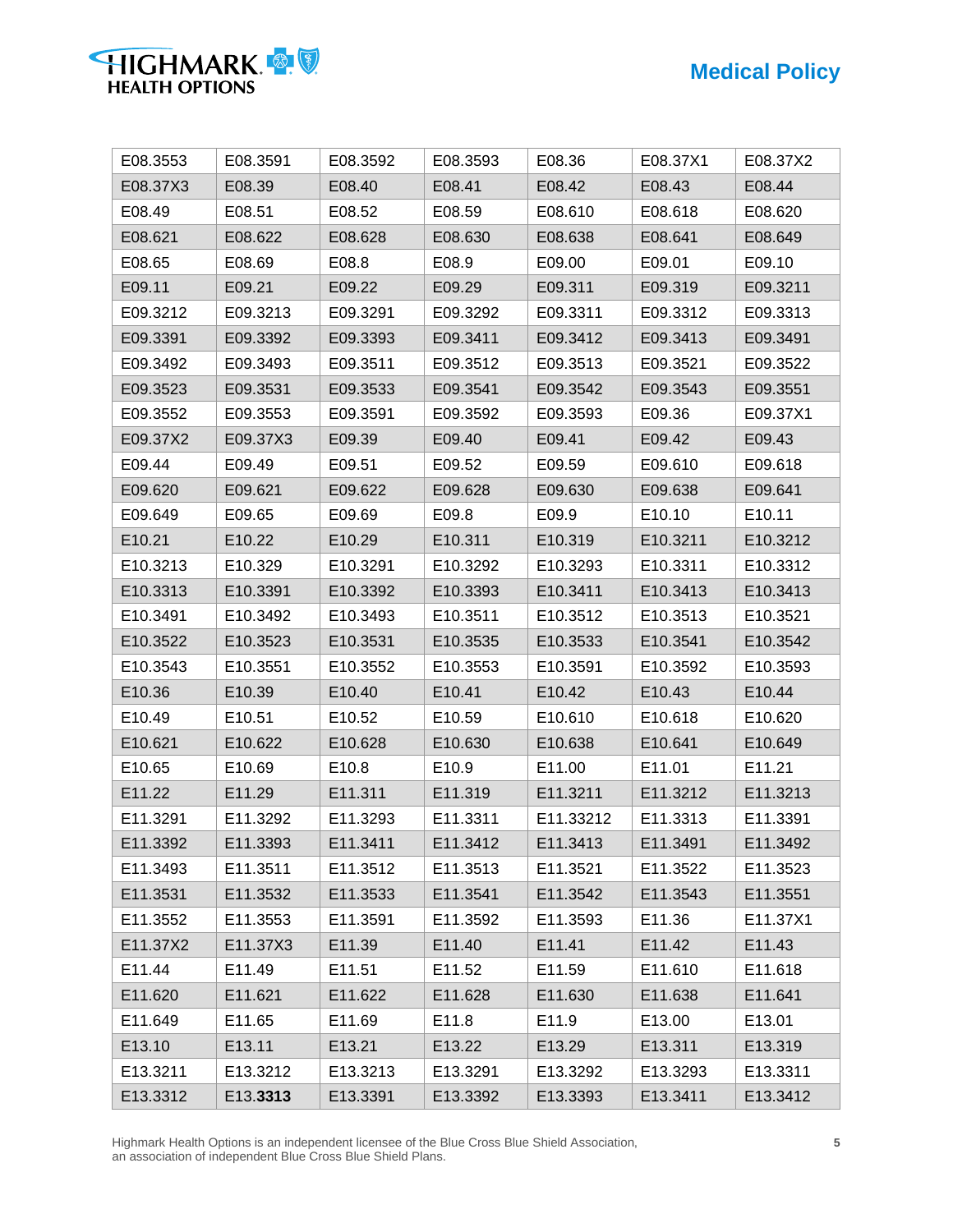

| E13.3413 | E13.3491        | E13.3492 | E13.3493 | E13.3511 | E13.3512 | E13.3513 |
|----------|-----------------|----------|----------|----------|----------|----------|
| E13.3521 | E13.3522        | E13.3523 | E13.3531 | E13.3532 | E13.3533 | E13.3541 |
| E13.3542 | E13.3543        | E13.3551 | E13.3552 | E13.3553 | E13.3591 | E13.3592 |
| E13.3593 | E13.36          | E13.37X1 | E13.37X2 | E13.37X3 | E13.39   | E13.40   |
| E13.41   | E13.42          | E13.43   | E13.44   | E13.49   | E13.51   | E13.52   |
| E13.59   | E13.610         | E13.618  | E13.620  | E13.621  | E13.622  | E13.628  |
| E13.630  | E13.638         | E13.641  | E13.649  | E13.65   | E13.69   | E13.8    |
| E13.9    | E <sub>52</sub> | E53.0    | E53.1    | E53.8    | E53.9    | E75.21   |
| E75.22   | E75.240         | E75.241  | E75.242  | E75.243  | E75.248  | E75.249  |
| E75.3    | E77.0           | E77.1    | E77.8    | E77.9    | E85.1    | E85.2    |
| E85.3    | E85.4           | E85.81   | E85.82   | E85.89   | E85.9    | G12.21   |
| G12.23   | G12.24          | G12.25   | G13.0    | G13.1    | G35      | G60.0    |
| G60.1    | G60.2           | G60.3    | G60.8    | G60.9    | G61.0    | G61.1    |
| G61.81   | G61.89          | G61.9    | G62.0    | G62.1    | G62.2    | G62.81   |
| G62.82   | G62.89          | G62.9    | G63      | G64      | G65.0    | G65.1    |
| G65.2    | G90.09          | G99.0    | 170.201  | 170.202  | 170.203  | 170.208  |
| 170.209  | 170.211         | 170.212  | 170.213  | 170.218  | 170.219  | 170.221  |
| 170.222  | 170.223         | 170.228  | 170.229  | 170.231  | 170.232  | 170.233  |
| 170.234  | 170.235         | 170.238  | 170.239  | 170.241  | 170.242  | 170.243  |
| 170.244  | 170.245         | 170.248  | 170.25   | 170.261  | 170.262  | 170.263  |
| 170.268  | 170.269         | 170.291  | 170.292  | 170.293  | 170.298  | 170.299  |
| 170.90   | 170.91          | 173.00   | 173.01   | 173.1    | 173.81   | 173.89   |
| 173.9    | 177.1           | 177.6    | 179.1    | 179.8    | 180.00   | 180.01   |
| 180.02   | 180.03          | 180.10   | 180.11   | 180.12   | 180.13   | 180.201  |
| 180.202  | 180.203         | 180.209  | 180.221  | 180.222  | 180.223  | 180.229  |
| 180.231  | 180.232         | 180.233  | 180.239  | 180.291  | 180.292  | 180.293  |
| 180.299  | 180.3           | 187.001  | 187.002  | 187.003  | 187.009  | 187.011  |
| 187.012  | 187.013         | 187.019  | 187.021  | 187.022  | 187.023  | 187.029  |
| 187.031  | 187.032         | 187.033  | 187.039  | 187.091  | 187.092  | 187.093  |
| 187.099  | 187.1           | 187.2    | 187.301  | 187.302  | 187.303  | 187.309  |
| 187.311  | 187.312         | 187.313  | 187.319  | 187.321  | 187.322  | 187.323  |
| 187.329  | 187.331         | 187.332  | 187.333  | 187.339  | 187.391  | 187.392  |
| 187.393  | 187.399         | 187.9    | 189.0    | 199.9    | K90.0    | K90.1    |
| K90.9    | L02.415         | L02.416  | L02.419  | L02.611  | L02.612  | L02.619  |
| L02.91   | L03.031         | L03.032  | L03.039  | L03.041  | L03.042  | L03.049  |
| L03.115  | L03.116         | L03.119  | L03.125  | L03.126  | L03.129  | L03.90   |
| L03.91   | L60.0           | M05.50   | M05.511  | M05.512  | M05.519  | M05.521  |
| M05.522  | M05.529         | M05.531  | M05.532  | M05.539  | M05.541  | M05.542  |

Highmark Health Options is an independent licensee of the Blue Cross Blue Shield Association, **6** an association of independent Blue Cross Blue Shield Plans.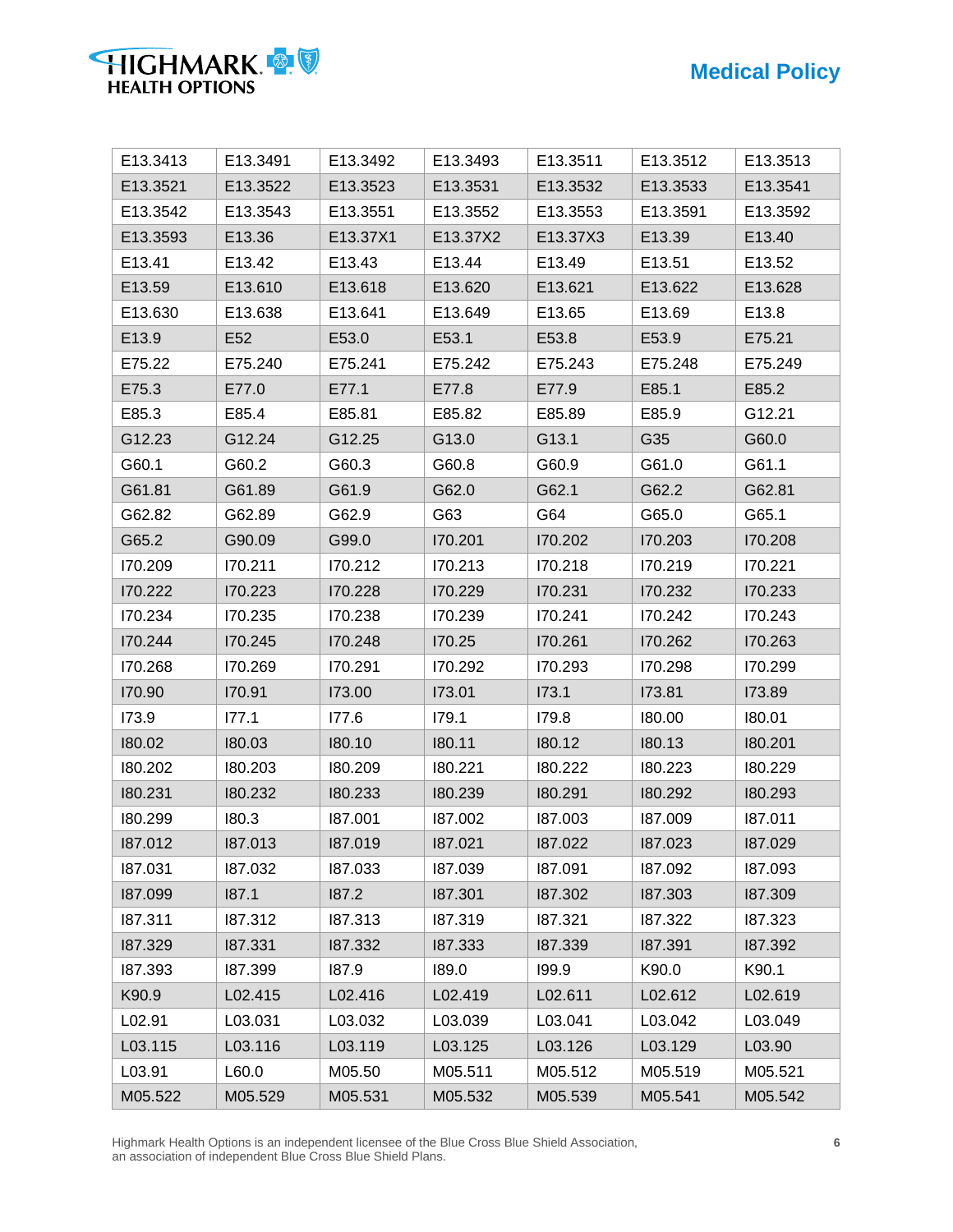| HIGHMARK & V          |  |
|-----------------------|--|
| <b>HEALTH OPTIONS</b> |  |

| M05.549             | M05.551             | M05.552             | M05.559            | M05.561            | M05.562             | M05.569             |
|---------------------|---------------------|---------------------|--------------------|--------------------|---------------------|---------------------|
| M05.571             | M05.572             | M05.579             | M05.59             | M34.83             | N <sub>18.1</sub>   | N <sub>18.2</sub>   |
| N <sub>18.30</sub>  | N <sub>18.31</sub>  | N <sub>18.32</sub>  | N <sub>18.4</sub>  | N18.5              | N18.6               | N <sub>18.9</sub>   |
| O <sub>24.011</sub> | O <sub>24.012</sub> | O24.013             | O24.019            | O24.02             | O <sub>24.0</sub> 3 | O24.111             |
| O <sub>24.112</sub> | O <sub>24.113</sub> | O <sub>24.119</sub> | O <sub>24.12</sub> | O <sub>24.13</sub> | 024.311             | O <sub>24.312</sub> |
| O24.313             | O24.319             | O <sub>24.32</sub>  | O24.33             | O24.811            | O <sub>24.812</sub> | O <sub>24.813</sub> |
| O24.82              | O <sub>24.83</sub>  | O24.911             | O24.912            | O24.913            | O <sub>24.919</sub> | O <sub>24.92</sub>  |
| O <sub>24.93</sub>  | Q82.0               | R60.0               | R60.1              | R60.9              | S86.001A            | S86.002A            |
| S86.009A            | S86.091A            | S86.092A            | S86.099A           | S86.101A           | S86.102A            |                     |
| S86.109A            | S86.191A            | S86.192A            | S86.199A           | S86.201A           | S86.202A            | S86.209A            |
| S86.291A            | S86.292A            | S86.299A            | S86.301A           | S86.302A           | S86.309A            | S86.391A            |
| S86.392A            | S86.399A            | S86.801A            | S86.802A           | S86.809A           | S86.991A            | S86.992A            |
| S86.999A            | S89.80XA            | S89.81XA            | S89.82XA           | S89.90XA           | S89.91XA            | S89.92XA            |
| S96.001A            | S96.002A            | S96.009A            | S96.091A           | S96.092A           | S96.099A            | S96.101A            |
| S96.102A            | S96.109A            | S96.191A            | S96.192A           | S96.199A           | S96.201A            | S96.202A            |
| S96.209A            | S96.291A            | S96.292A            | S96.299A           | S96.801A           | S96.802A            | S96.809A            |
| S96.891A            | S96.892A            | S96.899A            | S96.901A           | S96.902A           | S96.909A            | S96.991A            |
| S96.992A            | S96.999A            | S99.811A            | S99.812A           | S99.819A           | S99.821A            | S99.822A            |
| S99.829A            | S99.911A            | S99.912A            | S99.919A           | S99.921A           | S99.922A            | Z79.01              |

**COVERED DIAGNOSIS CODES FOR PROCEDURE CODES 11730, 11732, 11750, 11765**

| <b>Codes</b>      |          |          |          |          |          |          |
|-------------------|----------|----------|----------|----------|----------|----------|
| B <sub>35.1</sub> | L03.031  | L03.032  | L40.0    | L40.1    | L40.2    | L40.3    |
| L40.4             | L40.8    | L60.0    | L60.1    | L60.2    | L60.3    | L60.4    |
| L60.5             | L60.8    | L62      | Q84.3    | Q84.4    | Q84.5    | Q84.6    |
| S61.101A          | S61.101D | S61.101S | S61.102A | S61.102D | S61.102S | S61.111A |
| S61.111D          | S61.111S | S61.112A | S61.112D | S61.112S | S61.121A | S61.121D |
| S61.121S          | S61.122A | S61.122D | S61.122S | S61.131A | S61.131D | S61.131S |
| S61.132A          | S61.132D | S61.132S | S61.141A | S61.141D | S61.141S | S61.142A |
| S61.142D          | S61.142S | S61.151A | S61.151D | S61.151S | S61.152A | S61.152D |
| S61.152S          | S61.300A | S61.300D | S61.300S | S61.301A | S61.301D | S61.301S |
| S61.302A          | S61.302D | S61.302S | S61.303A | S61.303D | S61.303S | S61.304A |
| S61.304D          | S61.304S | S61.305A | S61.305D | S61.305S | S61.306A | S61.306D |
| S61.306S          | S61.307A | S61.307D | S61.307D | S61.307S | S61.310A | S61.310D |
| S61.310S          | S61.311A | S61.311D | S61.311S | S61.312S | S61.312D | S61.312S |
| S61.313A          | S61.313D | S61.313S | S61.314A | S61.314D | S61.314S | S61.315A |
| S61.315D          | S61.315S | S61.316A | S61.316D | S61.316S | S61.317A | S61.317D |
| S61.317S          | S61.320A | S61.320D | S61.320S | S61.321A | S61.321D | S61.321S |

Highmark Health Options is an independent licensee of the Blue Cross Blue Shield Association, **7** an association of independent Blue Cross Blue Shield Plans.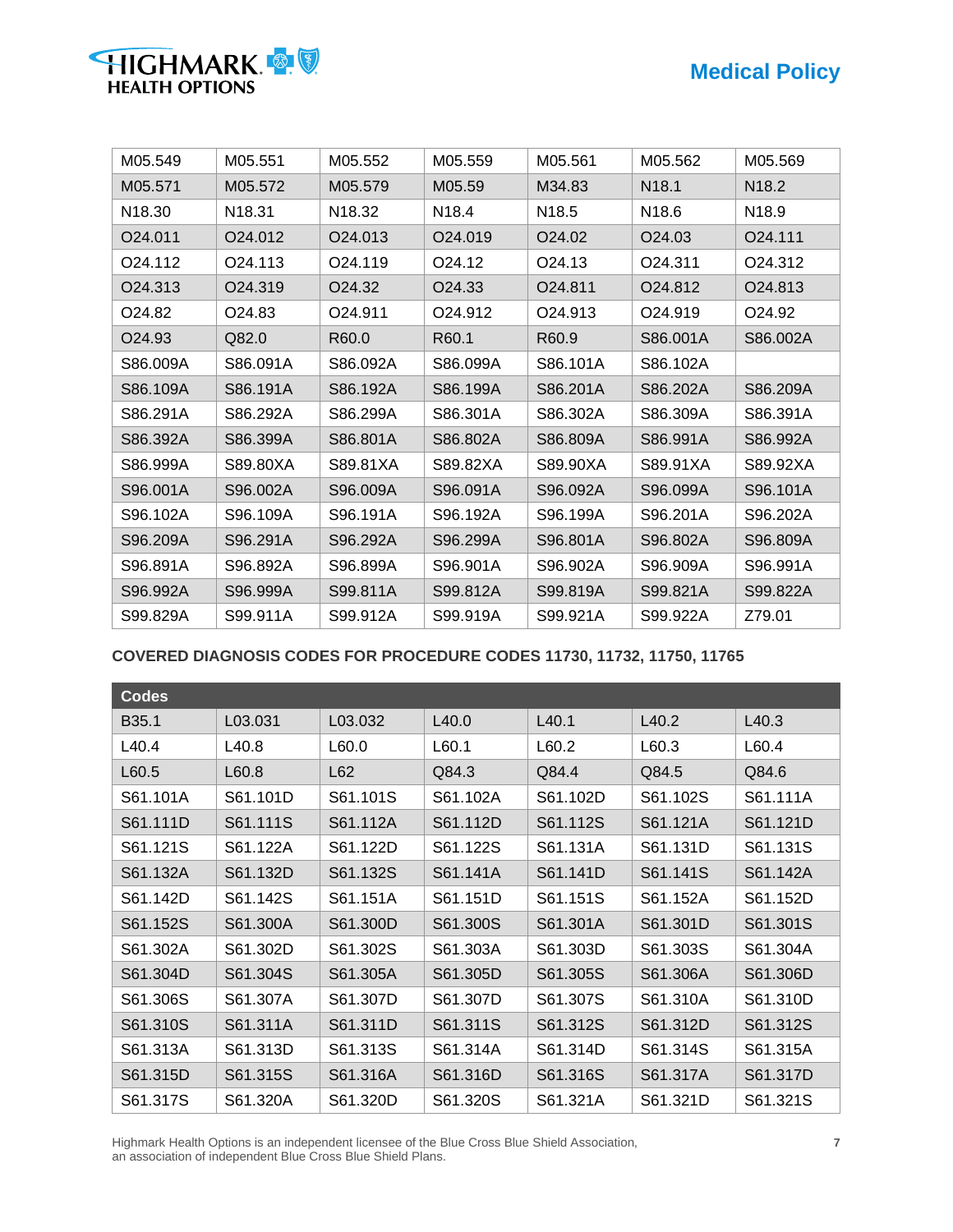

| S61.322A | S61.322D | S61.322S | S61.323A | S61.323D | S61.323S | S61.324A |
|----------|----------|----------|----------|----------|----------|----------|
| S61.324D | S61.324S | S61.325A | S61.325D | S61.325S | S61.326A | S61.326D |
| S61.326S | S61.327A | S61.327D | S61.327S | S61.330A | S61.330D | S61.330S |
| S61.331A | S61.331D | S61.331S | S61.332A | S61.332D | S61.332S | S61.333A |
| S61.333D | S61.333S | S61.334A | S61.334D | S61.334S | S61.335A | S61.335D |
| S61.335S | S61.336A | S61.336D | S61.336S | S61.337A | S61.337D | S61.337S |
| S61.340A | S61.340D | S61.340S | S61.341A | S61.341D | S61.341S | S61.342A |
| S61.342D | S61.342S | S61.343A | S61.343D | S61.343S | S61.344A | S61.344D |
| S61.344S | S61.345A | S61.345D | S61.345S | S61.346A | S61.346D | S61.346S |
| S61.347A | S61.347D | S61.347S | S61.350A | S61.350D | S61.350S | S61.351A |
| S61.351D | S61.351S | S61.352A | S61.352D | S61.352S | S61.353A | S61.353D |
| S61.353S | S61.354A | S61.354D | S61.354S | S61.355A | S61.355D | S61.355S |
| S61.356A | S61.356D | S61.356S | S61.357A | S61.357D | S61.357S | S90.211A |
| S90.211D | S90.211S | S90.212A | S90.212D | S90.212S | S90.221A | S90.221D |
| S90.221S | S90.222A | S90.222S | S90.222S | S91.201A | S91.201D | S91.201S |
| S91.202A | S91.202D | S91.202S | S91.204A | S91.204D | S91.204S | S91.205A |
| S91.205D | S91.205S | S91.211A | S91.211D | S91.211S | S91.212A | S91.212D |
| S91.212S | S91.214A | S91.214D | S91.214S | S91.215A | S91.215D | S91.215S |
| S91.221A | S91.221D | S91.221S | S91.222A | S91.222D | S91.222S | S91.224A |
| S91.224D | S91.224S | S91.225A | S91.225D | S91.225S | S91.231A | S91.231D |
| S91.231S | S91.232A | S91.232D | S91.232S | S91.234A | S91.234D | S91.234S |
| S91.235A | S91.235D | S91.235S | S91.241A | S91.241D | S91.241S | S91.242A |
| S91.242D | S91.242S | S91.244A | S91.244D | S91.244S | S91.245A | S91.245D |
| S91.245S | S91.251A | S91.251D | S91.251S | S91.252A | S91.252D | S91.252S |
| S91.254A | S91.254D | S91.254S | S91.255A | S91.255D | S91.255S | T25.331A |
| T25.331D | T25.331S | T25.332A | T25.332D | T25.332S | T25.731A | T25.731D |
| T25.371S | T25.732A | T25.732D | T25.732S |          |          |          |

## **References**

Allen M, Does A, Gunst C. Improving diabetic foot screening at a primary care clinic: A quality improvement project. Afr J Prim Health Care Fam Med. 2016;8(1):955.

Bernardshaw S.V., Safedal L, Michelet K, Brudvik. Postoperative treatment after partial nail ablation of ingrown toenails —does it matter what we recommend? A blinded randomised study. Scand J Prim Health Care. 2019;37(2):165-173.

Bernardshaw S.V., Sagedal L, Michelet K, Brudvik C. Postoperative treatment after partial nail ablation of ingrown toenails-does it matter what we recommend? A blinded randomized study. Scandanavian Journal of Primary Health Care. 2019;37(2):165–173.